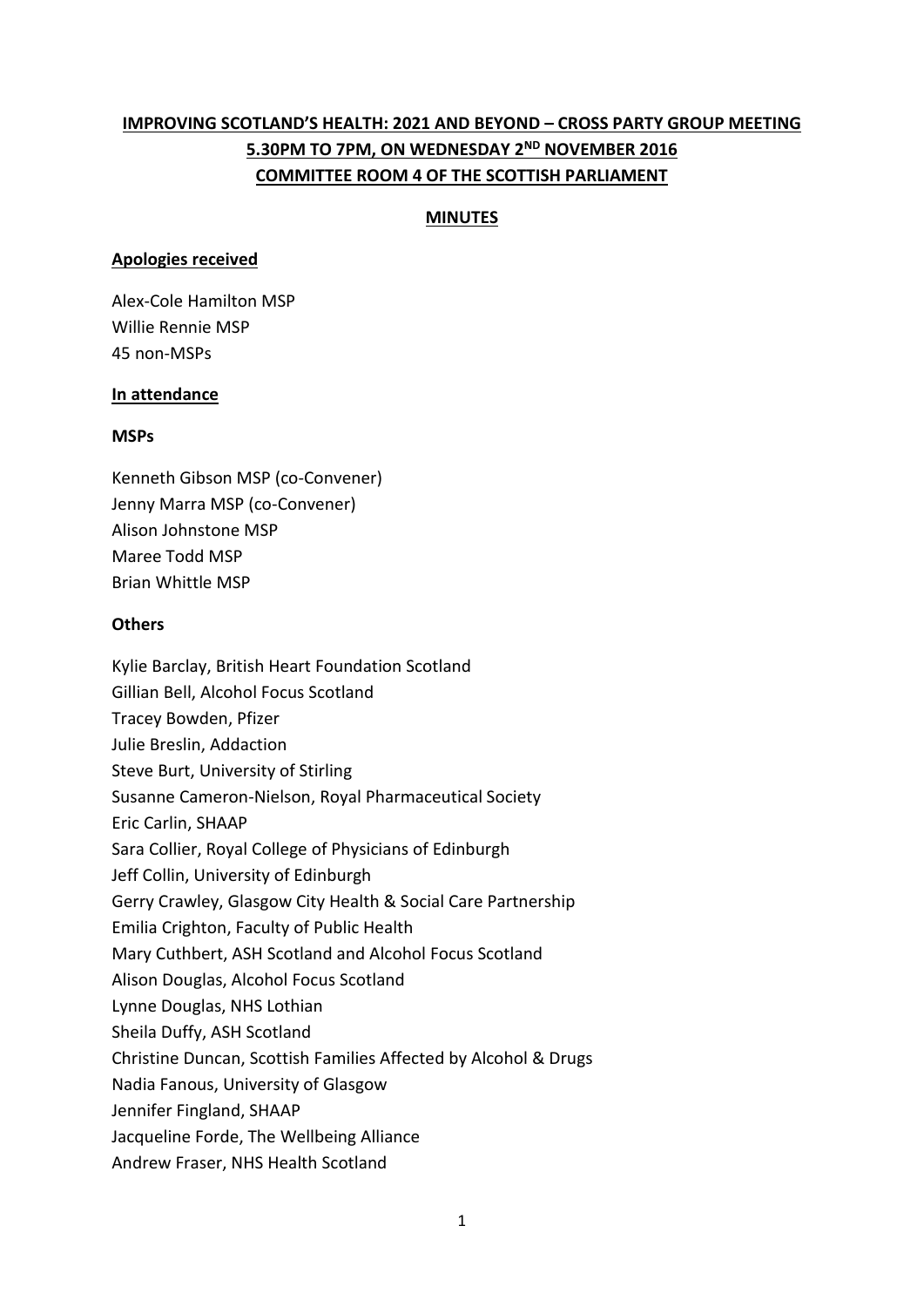Kenny Harrison, Argyll & Bute Licensing Forum Nicholas Hay, NHS Health Scotland Dawn Henderson, Families Outside Mathis Heydtmann, SHAAP Shona Hilton, University of Glasgow Colwyn Jones, NHS Health Scotland Nancy Loucks, Families Outside Ruth MacLeod, British Medical Association Angela MacLeod, Stroke Association Alison McCallum, NHS Lothian David McColgan, British Heart Foundation Scotland Geraldene Muir, People Plus Brian Pringle, West Lothian Drug and Alcohol Service Devin Scobie, Caledonia Public Affairs Simon Shepherd, Dundee University Jonathan Sher, independent consultant John Sleith, REHIS Garrick Smyth, COSLA Alison Sweeney, British Lung Foundation Lorraine Tulloch, Obesity Action Scotland Mona Vaghefian, Cancer Research UK Drew Walker, NHS Tayside Anne Wilson, Action for Sick Children (Scotland)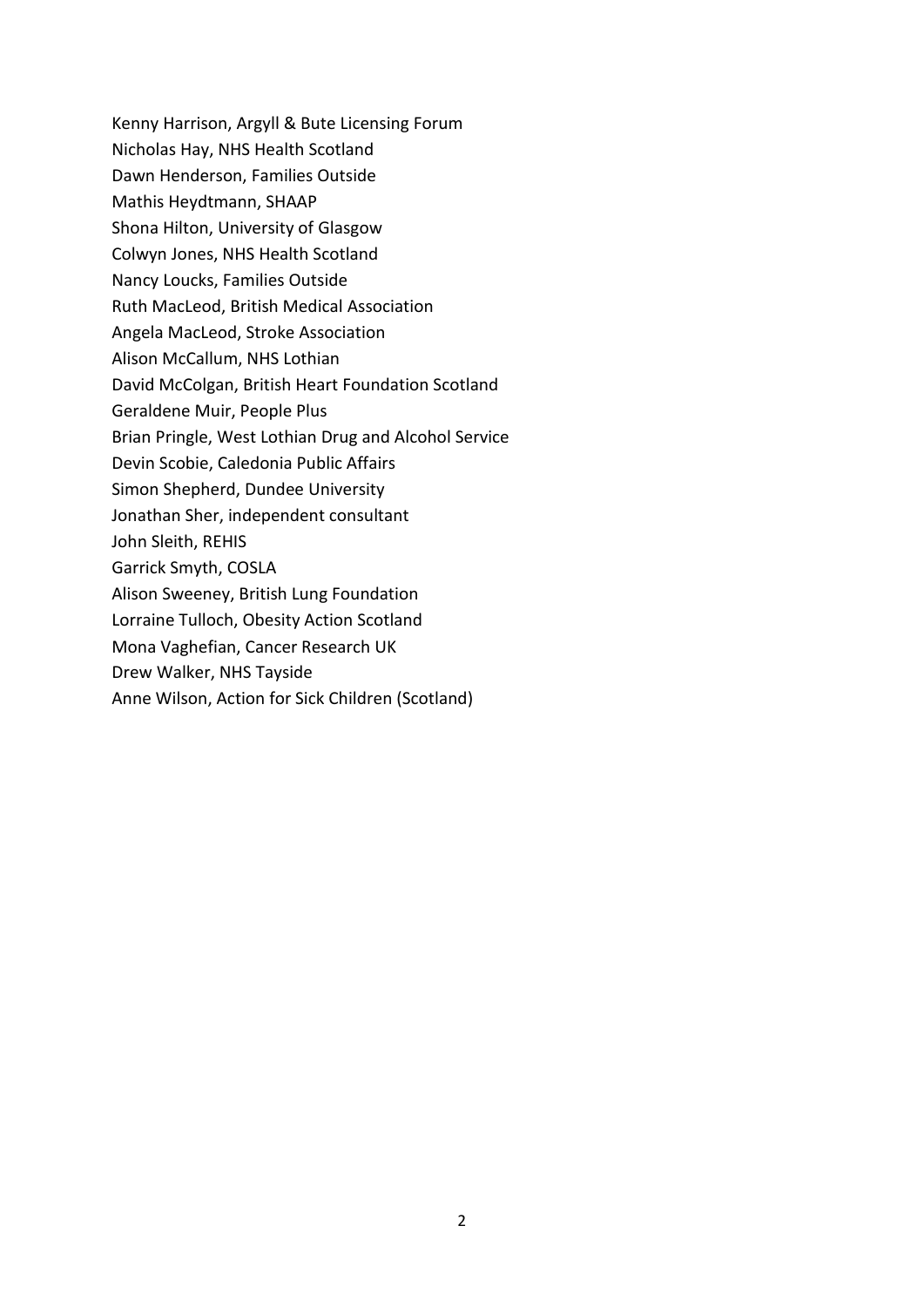# **1. Welcome and opening of the meeting**

As chair, Jenny Marra MSP introduced herself and co-convener, Kenneth Gibson MSP, and welcomed everyone to the inaugural meeting of the group. She encouraged the use of #scothealth2021 on Twitter.

## **2. Background to the establishment of the group**

Sheila Duffy, ASH Scotland outlined the background and rationale for the group. ASH Scotland consulted on whether to seek to re-establish the CPG on Tobacco. Recognising the demands on MSPs' time, Willie Rennie MSP had suggested a new CPG with a broader public health/prevention focus. ASH Scotland, Alcohol Focus Scotland, Scottish Health Action on Alcohol Problems (SHAAP) and Obesity Action Scotland formed a coalition to take this forward. The Drug & Alcohol Misuse CPG will continue with a stronger focus on care and services, and this group further proposes to join up thinking across health-harming commodities.

Alison Douglas, Alcohol Focus Scotland gave a short presentation on the scale of harm caused by alcohol, tobacco and poor diet/obesity, policy successes in each area, and the common themes which these issues share, including their major contribution to noncommunicable diseases and health inequalities, impact on public services, global industry, and personal choice versus harm to others arguments.

Alison also outlined the proposed principles of the group – public health, rights, prevention, aspirational, inequalities, evidence, impartial, action. These were agreed.

## **3. Official business**

a) The proposed name of the group, Improving Scotland's health: 2021 and beyond, was agreed.

b) Jenny Marra MSP and Kenneth Gibson MSP were approved as co-Conveners of the group.

c) Sheila Duffy confirmed that there is cross-party support for the group, with Miles Briggs MSP, Alex Cole-Hamilton MSP, Alison Johnstone MSP, Willie Rennie MSP, Maree Todd MSP and Brian Whittle MSP all expressing an interest.

*Action – Secretariat to circulate list of MSP members.*

d) Sheila Duffy outlined the proposed terms of non-MSP membership:

As this CPG takes a focus on public health and on tackling non-communicable disease with a special interest in health-harming commodities, a declaration of interests regarding any relevant commercial links and funding will be required annually from all non-MSP members. This requirement is aimed at increasing transparency and not at precluding membership of the group. This was agreed.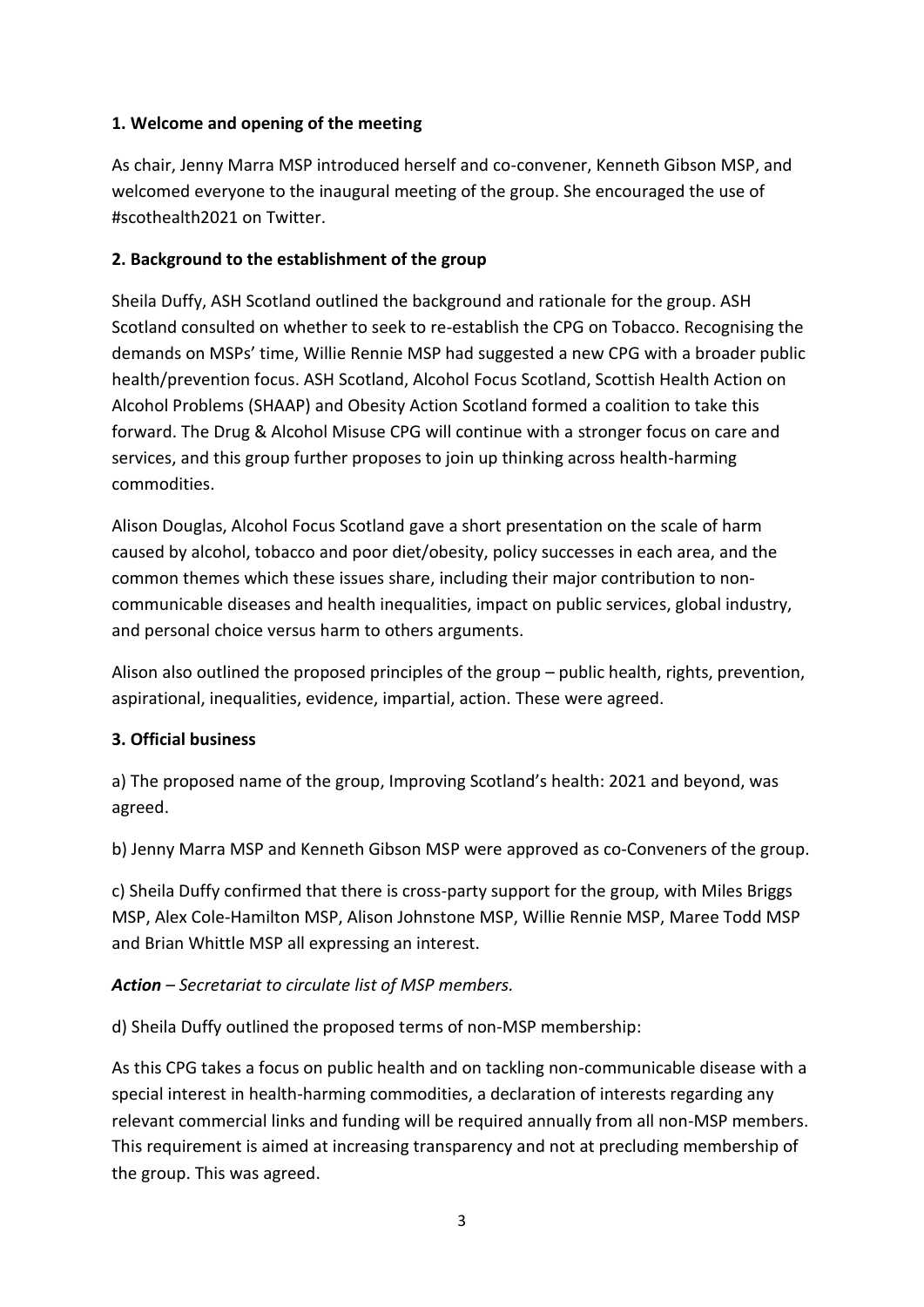As the tobacco industry is the subject of the only global public health treaty, the Framework Convention on Tobacco Control (FCTC) to which the UK is a signatory, and in line with the treaty requirements to protect public health policy from tobacco industry influence, those working for or representing tobacco companies and their vested interests are precluded from membership of this group. This was agreed.

There was a proposal to use WHO's commercial declaration of interests, a suggestion to consider whether formula milk manufacturers should be treated in line with WHO practice, and a formal proposal from Dr Drew Walker to treat alcohol companies and their vested interests the same way as tobacco companies.

Sheila Duffy said she had contacted Parliament staff and they confirmed the terms of non-MSP membership can be decided by the group.

Jenny Marra MSP suggested the Secretariat find out WHO practice on alcohol companies and bring back a proposal to the group.

The terms of non-MSP membership were agreed.

*Action – Secretariat to circulate conflict of interest statement for members to sign up to. Secretariat to produce a paper on possible wider membership restrictions for those with commercial interests, in particular for alcohol companies and vested interests.*

e) ASH Scotland and Alcohol Focus Scotland were approved as joint secretariat.

f) The purpose of the group was agreed:

To take a solutions-oriented focus on how to improve the health of the people of Scotland by reducing the health harms caused by alcohol, tobacco, poor diet and obesity.

To join up knowledge and learning, and to identify positive ways forward, with a range of stakeholders committed to improving public health and to preventing and reducing noncommunicable diseases for the next generation.

g) Lorraine Tulloch, Obesity Action Scotland proposed that the group hold around three meetings per year, with the next meeting late January/early February 2017. Proposed topics could include economic impacts, marketing and promotions, supply, reducing modifiable risk factors, and societal levers for change.

Brian Whittle MSP said in his experience there can be too much talking at CPGs, it needs to be influential. He suggested having action points from each meeting.

Kenneth Gibson MSP suggested the group hold more meetings than 3 per year and that the Minister for Public Health is invited to an annual meeting.

Suggested topics for future meetings: